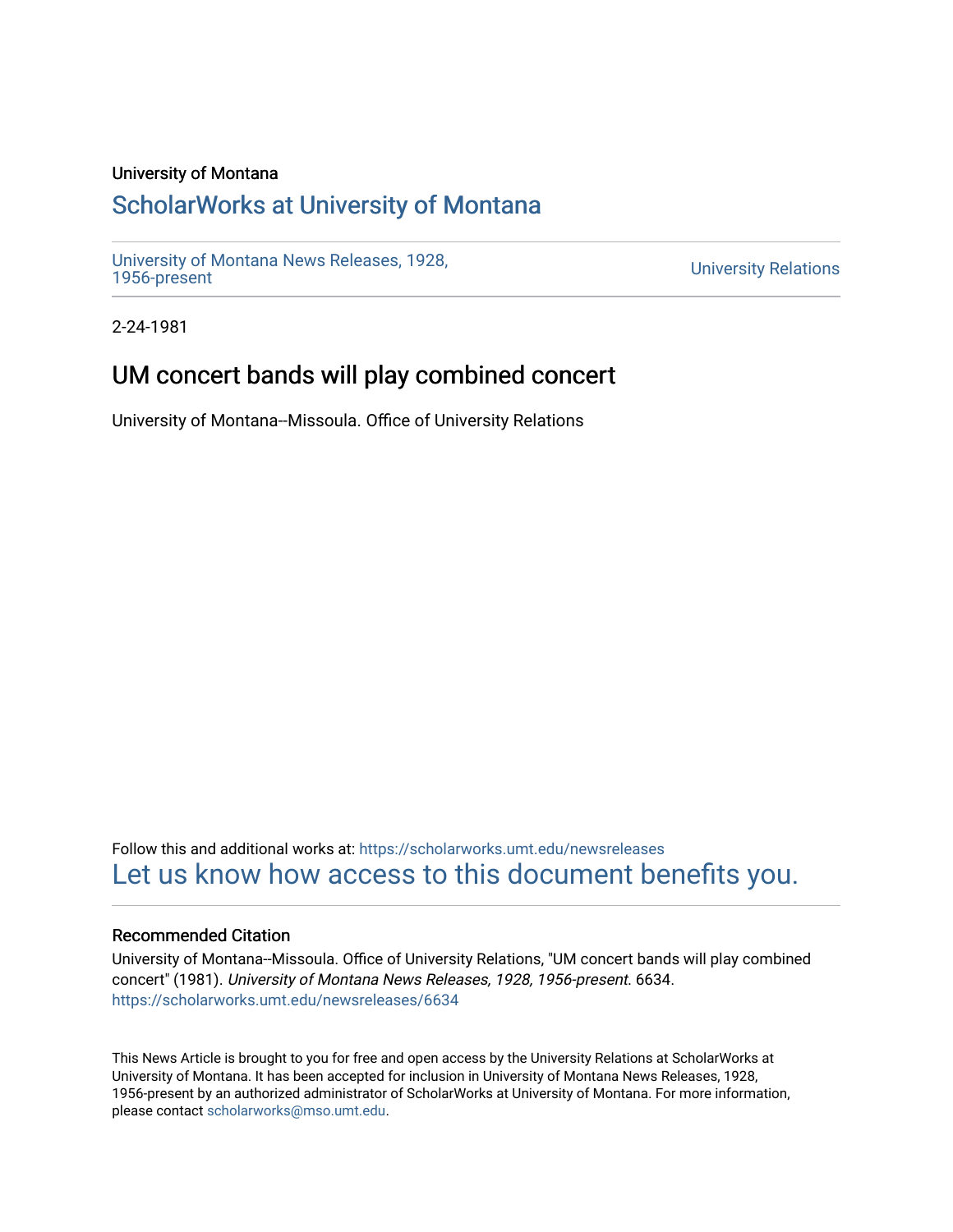

MEDIA RELEASE

dwyer/mmm 2/24/81 tertainer, w/pic, other local

### UM CONCERT BANDS WILL PLAY COMBINED. CONCERT

MISSOULA—

A combined concert by University of Montana Concert Bands will be given Friday, March 6, at 8 p.m. in the University Theater on campus, Thomas H. Cook, director of UM bands, announced.

The free concert will feature two works for winds and percussion by Northwest composer Gloria Wilson Swisher, who will be present for the performance. The compositions are "Processions," to be played by the Symphonic Band, and "Thanksgiving I," to be played by the Wind Ensemble.

Bands that will perform during the concert include the 70-member Varsity Band, the 70-member Symphonic Band and the 40-member Wind Ensemble. The Varsity Band is conducted by Cook and Dan.R. Morgan, a graduate student. The others are conducted by Cook.

Dr. Swisher will give a free public lecture during her three-day residency at the UM. The composer, pianist and scholar will speak on composition Thursday, March 5, at 2 p.m. in the Music Recital Hall. During her stay on campus she will also talk to composition students of Dr. Donald O. Johnston, UM composer-in-residence.

Swisher has been a professor of music at Shoreline Community College, Seattle Wash., since 1969. She has also taught at Washington State University, Pullman, Wash, and Pacific Lutheran University, Tacoma, Wash.